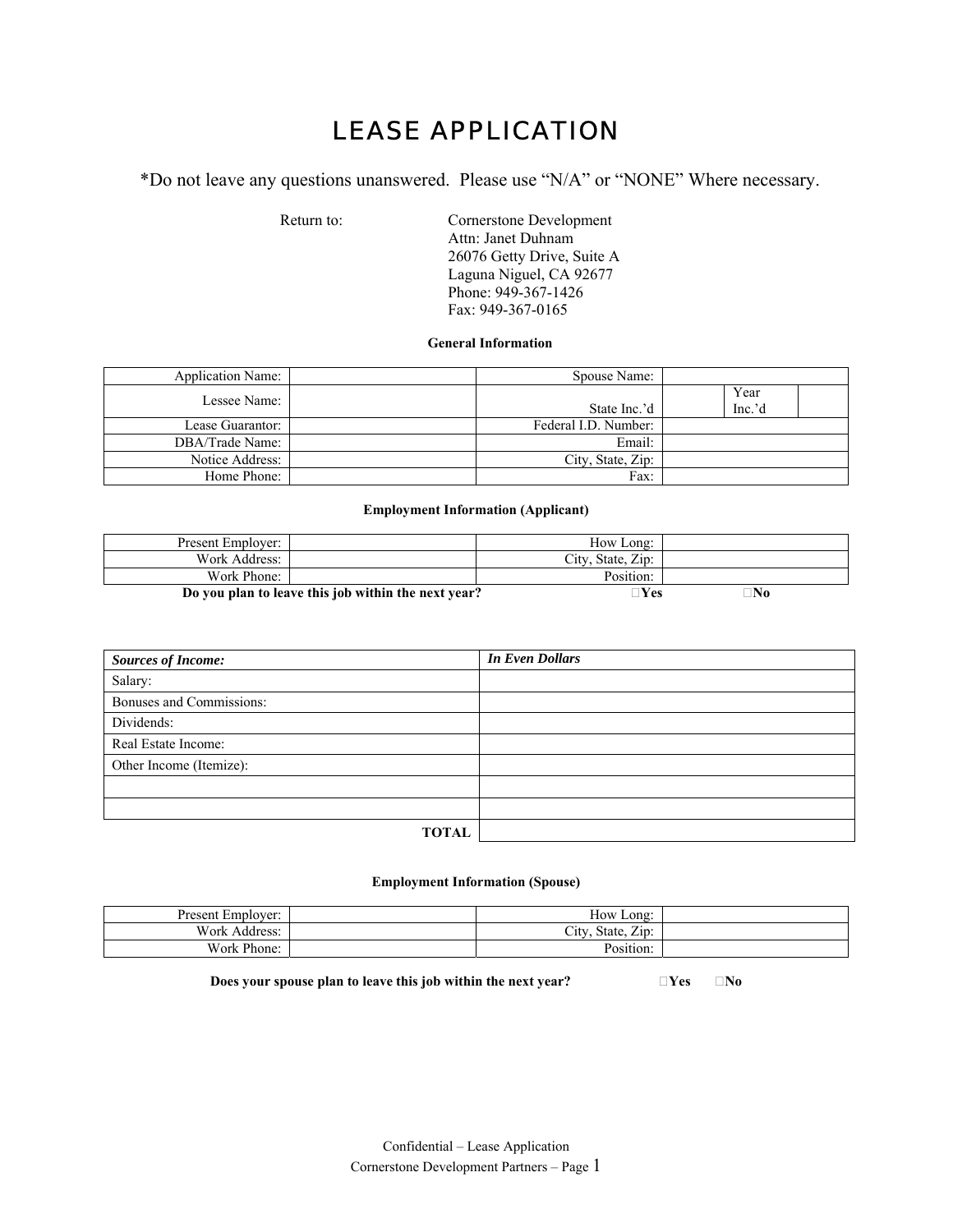| <b>Sources of Income:</b> | <b>In Even Dollars</b> |
|---------------------------|------------------------|
| Salary:                   |                        |
| Bonuses and Commissions:  |                        |
| Dividends:                |                        |
| Real Estate Income:       |                        |
| Other Income (Itemize):   |                        |
|                           |                        |
|                           |                        |
| <b>TOTAL</b>              |                        |

Business Information

Please complete the following and attach additional information regarding your related background and business plans as

| necessary.                                                                          |                         |  |  |  |  |  |
|-------------------------------------------------------------------------------------|-------------------------|--|--|--|--|--|
| What background do you have in this business? (Please attach a resume if available) |                         |  |  |  |  |  |
|                                                                                     |                         |  |  |  |  |  |
|                                                                                     |                         |  |  |  |  |  |
|                                                                                     |                         |  |  |  |  |  |
| How do you plan to generate business?                                               |                         |  |  |  |  |  |
|                                                                                     |                         |  |  |  |  |  |
|                                                                                     |                         |  |  |  |  |  |
| How many locations do you currently operate?                                        |                         |  |  |  |  |  |
|                                                                                     |                         |  |  |  |  |  |
| Do you have expansion plans?                                                        | $\Box$ No<br>$\Box$ Yes |  |  |  |  |  |
| How much do you estimate you will initially spend to build-                         |                         |  |  |  |  |  |
| Out the Premises?                                                                   |                         |  |  |  |  |  |
| How much do you estimate you will initially spend on                                |                         |  |  |  |  |  |
| inventory?                                                                          |                         |  |  |  |  |  |
| What level of Annual Gross Sales/Receipts do you feel you need:                     |                         |  |  |  |  |  |
| To stay in business?                                                                |                         |  |  |  |  |  |
| To be extremely pleased with business?                                              |                         |  |  |  |  |  |

### **Financial Information**

| Assets:                                    | <b>In Even Dollars</b> |
|--------------------------------------------|------------------------|
| Cash on hand and in Banks(See Schedule A)  |                        |
| U.S. Government Securities (Schedule B)    |                        |
| Listed Securities (See Schedule B)         |                        |
| Unlisted Securities (See Schedule B)       |                        |
| Other Equity Interests (See Schedule B)    |                        |
| <b>Accounts and Notes Receivable</b>       |                        |
| Real Estate Owned (See Schedule C)         |                        |
| Cash Value Life Insurance (See Schedule D) |                        |
| Other Assets (Itemize)                     |                        |
|                                            |                        |
|                                            |                        |
| TOTAL ASSETS (A)                           |                        |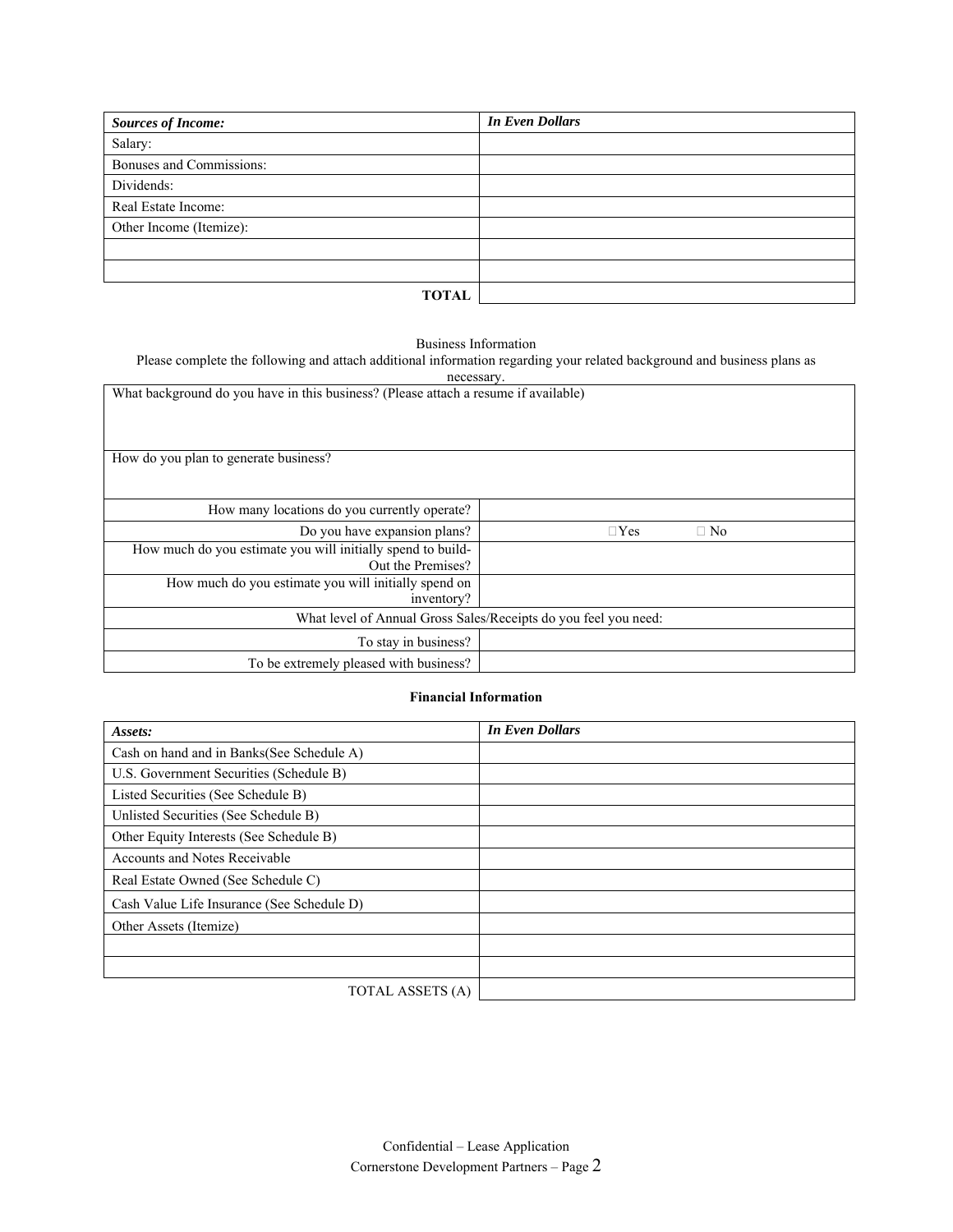| Liabilities:                                        | <b>In Even Dollars</b> |
|-----------------------------------------------------|------------------------|
| Notes Payable: This Bank (See Schedule A)           |                        |
| Notes Payable: Other Institutions (See Schedule A): |                        |
| Notes Payable: Relatives                            |                        |
| Notes Payable: Others                               |                        |
| Accounts and Bills Due:                             |                        |
| <b>Unpaid Taxes</b>                                 |                        |
| Real Estate Mortgages Payable (See Schedule C)      |                        |
| Land Contracts Payable (See Schedule C)             |                        |
| Life Insurance Loans (See Schedule D)               |                        |
| Other Liabilities (itemize)                         |                        |
|                                                     |                        |
|                                                     |                        |
| <b>TOTAL LIABILITIES (b)</b>                        |                        |

### **Schedule A: Banks, Brokers, Savings & Loan Association, Finance Companies or Credit Unions**

List the names of all the institutions at which you maintain a deposit account and/or where you have obtained loans.

| Name of<br><i>Institution</i> | Name on<br>Account | Balance on<br>Deposit | <b>High Credit</b> | Amount Owing | Monthly<br>Payment | Secured by<br>What Assets? |
|-------------------------------|--------------------|-----------------------|--------------------|--------------|--------------------|----------------------------|
|                               |                    |                       |                    |              |                    |                            |
|                               |                    |                       |                    |              |                    |                            |
|                               |                    |                       |                    |              |                    |                            |
|                               | <b>TOTAL</b>       |                       | <b>TOTAL</b>       |              |                    |                            |

# Schedule B: U.S. Governments, Stocks (Listed & Unlisted), Bonds (Gov't & Comm.), and Partnership Interests (General & Ltd.)

|                           | Indicate:                                         |         |               |         |    |
|---------------------------|---------------------------------------------------|---------|---------------|---------|----|
| No. of Shares,            | Agency or name of company issuing security or     |         |               |         |    |
| Face Value                | name                                              |         |               |         |    |
| ( <i>Bonds</i> ), or % of | Type of investment or equity classification<br>2. | In Name |               | Pledged |    |
| Ownership                 | 3. Basis of valuation*<br>3.                      | of      | Market Value* | Yes     | No |
|                           |                                                   |         |               |         |    |
|                           |                                                   |         |               |         |    |
|                           |                                                   |         |               |         |    |
|                           |                                                   |         |               |         |    |
|                           |                                                   |         |               |         |    |
|                           |                                                   | TOTAL   |               |         |    |

\**If unlisted security or partnership interest, provide current financial statements to support basis for valuation.*